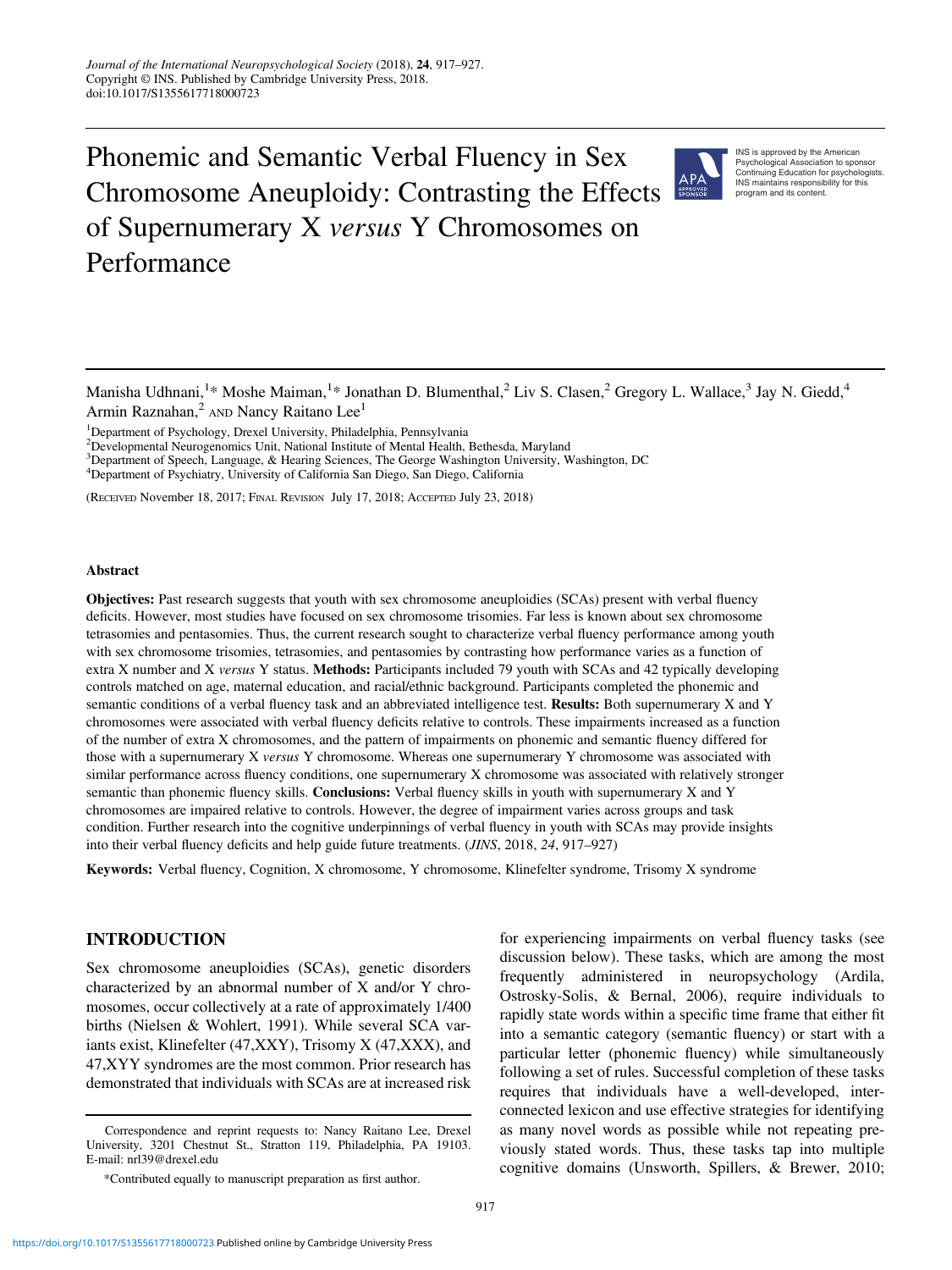Henry, Messer, & Nash, [2015](#page-9-0)) and may provide insight into impaired cognitive processes associated with different SCAs.

One cognitive domain that is relevant for verbal fluency tasks (Whiteside et al., [2016](#page-10-0)) and is an area of challenge for individuals with SCAs (for review, see Leggett, Jacobs, Nation, Scerif, & Bishop, [2010](#page-9-0)) is language. Other cognitive domains of interest include episodic memory, processing speed, and different executive functions (e.g., working memory, initiation; Strauss, Sherman, & Spreen, [2006](#page-10-0)). This latter set of skills, executive functions, are also reported to be impaired youth with SCAs (Lee et al., [2011, 2015](#page-9-0); Ross, Zeger, Kushner, Zinn, & Roeltgen, [2009](#page-9-0)). As verbal fluency has been found to be associated with important functional outcomes in other clinical populations (activities of daily living: Cahn-Weiner, Boyle, & Malloy, [2002;](#page-9-0) social abilities: Bowie et al., [2008;](#page-9-0) and academics: Daneman, [1991](#page-9-0); Nathan & Abernathy, [2012\)](#page-9-0), further research into the nature of fluency impairments in different SCAs may shed light on cognitive skills that are related to real-world outcomes in these groups.

Few studies have characterized verbal fluency performance in youth with supernumerary SCAs. However, limited research indicates that the presence of a single supernumerary X chromosome is adversely related to performance on phonemic and semantic fluency in females with 47, XXX (Bender, Linden, & Harmon, [2001](#page-8-0); Bender, Linden, & Robinson, [1989](#page-8-0)). Similarly, the addition of an X chromosome in males with 47,XXY has been found to be associated with poorer verbal fluency performance in some studies (phonemic: Bender et al., [1989](#page-8-0); Ross et al., [2009](#page-9-0); semantic: Bender et al., [2001](#page-8-0)). Still, inconsistency in the 47,XXY literature exists, as some studies have failed to find differences between males with 47,XXY and controls (semantic: Ross et al., [2009](#page-9-0)). Research on verbal fluency in males with a supernumerary Y chromosome is scarce. The one published study reported impaired phonemic but not semantic fluency performance in males with 47,XYY relative to typical controls (Ross et al., [2009](#page-9-0)). However, effect sizes for both conditions were large suggesting more general verbal fluency impairments.

Despite preliminary evidence that individuals with SCAs present with impaired verbal fluency, most studies have been limited to youth with SCA trisomies. No studies have examined verbal fluency across the full spectrum of supernumerary SCAs, including youth with tri-, tetra-, and pentasomies. Moreover, existing studies have not consistently contrasted how phonemic and semantic fluency performance varies as a function of an additional X or Y chromosome.

Thus, the current research aimed to fill these gaps in the literature by answering the following questions:

1. How does the presence of an extra X chromosome impact fluency performance, and does performance worsen with increasing supernumerary X chromosome number? Consistent with prior research (e.g., Lee et al., [2011\)](#page-9-0), it was hypothesized that the presence of an extra X chromosome would be associated with an overall decrement in verbal fluency performance. Moreover, greater impairments with each additional X chromosome were anticipated, consistent with research on supernumerary X effects on overall

cognitive (Polani, [1977](#page-9-0)) and language (Lee et al., [2012\)](#page-9-0) functioning.

2. How does the presence of an extra Y chromosome impact verbal fluency performance? Consistent with prior research (Ross et al., [2009\)](#page-9-0), we anticipated that the presence of an extra Y chromosome would be associated with a decrement in verbal fluency performance.

3a. Are there differences in the effects of an extra X versus Y on verbal fluency performance among males; 3b. Does the presence of both an extra X and an extra Y chromosome (48, XXYY) result in greater impairments in verbal fluency than the presence of an extra  $X$  (47, XXY) or extra  $Y$  (47, XYY) in isolation? Because prior research has documented somewhat different cognitive profiles for those with supernumerary X versus Y SCAs (Lee et al., [2012](#page-9-0); Ross et al., [2009](#page-9-0)), we hypothesized that there would be differential X and Y chromosome effects on verbal fluency. However, given inconsistencies in the literature, it was difficult to predict whether an extra X or Y would impact phonemic versus semantic fluency more or less. Lastly, we anticipated that males with both an additional X and additional Y would be more impaired than those with an extra  $X$  or  $Y$  in isolation, given that prior research indicates that increasing sex chromosome number is associated with increasing impairment (Lee et al., [2012](#page-9-0); Polani, [1977](#page-9-0)).

# **METHOD**

#### **Participants**

Seventy-nine youth with SCA participated in this study as part of a larger research program conducted at the National Institute of Mental Health (NIMH) Intramural Research Program. These youth were recruited from parent organizations and by means of the NIMH Web site. Inclusion criteria for the SCA group were as follows. Participants must have (a) had a supernumerary SCA diagnosis confirmed by karyotype, and (b) been free of a comorbid neurological disorder or acquired head injury (e.g., TBI, hydrocephalus) that would impact gross brain development.

In this study, SCA groups were divided based on the number of extra X or Y chromosomes rather than by karyotype. As such, the  $+1X$  group included those with 47, XXX and 47,XXY. Because of the rarity of tetra- and pentasomy SCAs, youth with 2 and 3 additional X chromosomes were combined into one group, which we refer to as the +2/3X group. This group consisted of individuals with 48,XXXX, 48, XXXY, and 49,XXXXY. The +1Y group included males with 47, XYY, and  $+1X$ ,  $+1Y$  group included males with 48, XXYY. See [Table 1](#page-2-0) for demographic information.

Before grouping males and females with supernumerary X chromosomes together for analyses, we compared the performance of the 47, XXY ( $n = 29$ ) and 47, XXX ( $n = 27$ ) groups on verbal fluency measures. Sex differences were not found on phonemic or semantic fluency (Phonemic: 47,XXY  $M = -1.09 \pm .68$ ; 47,XXX  $M = -0.97 \pm 1.05$ ; [ $t < 1$ ;  $p >$ .6]; Semantic: 47,XXY M = -.61 ± 1.15; 47,XXX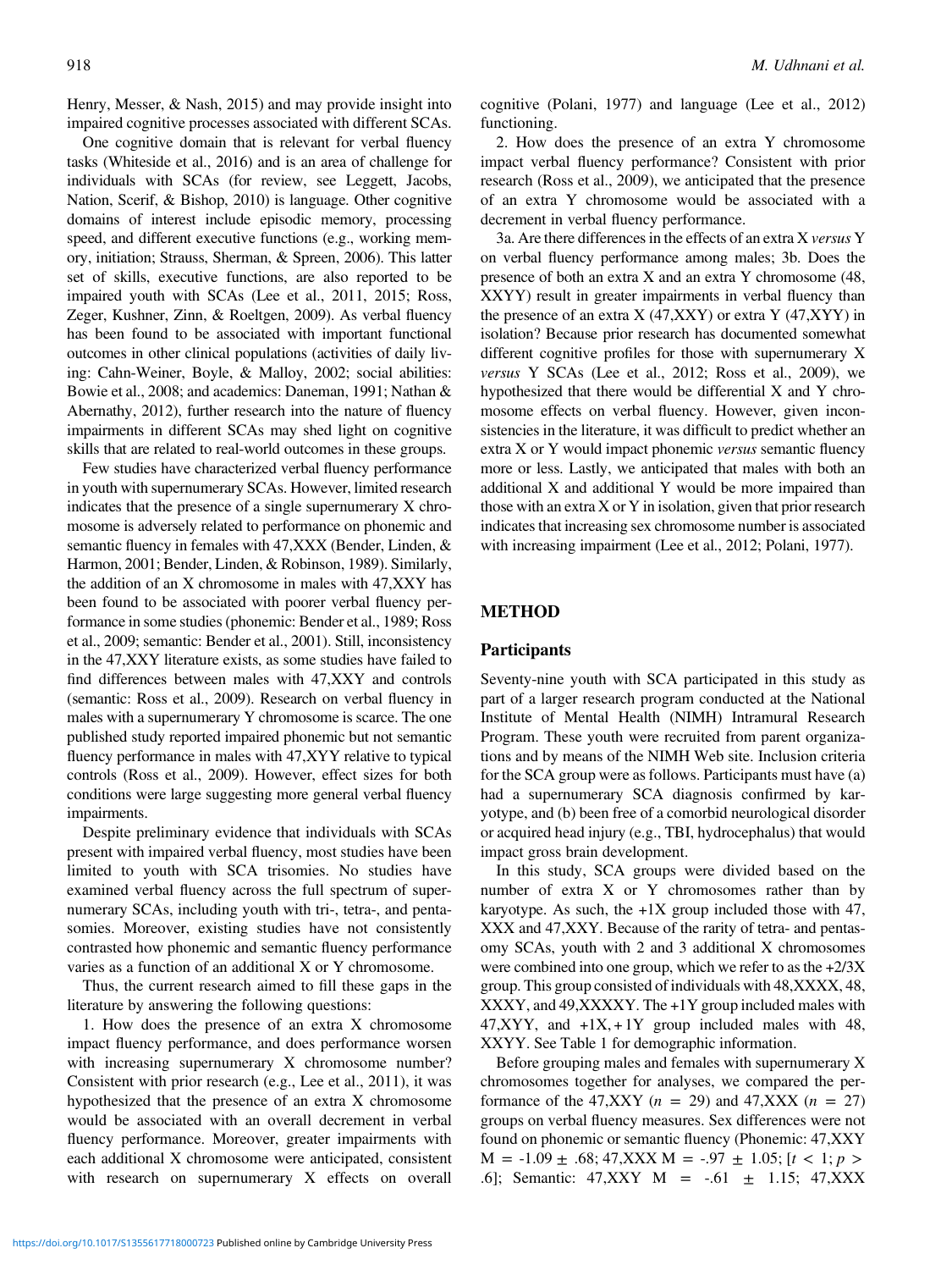<span id="page-2-0"></span>Table 1. Demographic information, IQ, and verbal fluency scores by study group and karyotype

| Group/karyotype             | Age              |               |                          | IQ             |                          | <b>FAS</b>    |                          | <b>ANIM</b>    |                    | <b>Sex</b> | Race <sup>a</sup>     | Mat. Ed. <sup>c</sup> |
|-----------------------------|------------------|---------------|--------------------------|----------------|--------------------------|---------------|--------------------------|----------------|--------------------|------------|-----------------------|-----------------------|
|                             | $\boldsymbol{N}$ | M(SD)         | Range                    | M(SD)          | Range                    | M(SD)         | Range                    | M(SD)          | Range              | %Male      | $\%$ WNH <sup>b</sup> | % college<br>or more  |
| $+0X, +0Y$ (controls)       | 42               | 11.67 (2.90)  | 6.60 to 17.40            | 116.33 (13.95) | 83 to 142                | 0.38(0.99)    | $-1.74$ to 3.00          | 0.21(1.04)     | $-1.98$ to 3.00    | 52         | 81                    | 48                    |
| 46, XX                      | 20               | 11.43 (2.93)  | 7.10 to 16.30            | 115.3(16.11)   | 83 to 140                | 0.36(0.91)    | $-1.59$ to 2.46          | 0.22(1.00)     | $-1.53$ to $1.82$  |            | 80                    | 45                    |
| 46, XY                      | 22               | 11.89 (2.92)  | 6.60 to 17.40            | 117.27 (11.96) | 92 to 142                | 0.40(1.08)    | $-1.74$ to 3.00          | 0.20(1.09)     | $-1.98$ to 3.00    |            | 82                    | 50                    |
| $+1X$ Group                 | 46               | 11.06 (3.08)  | 7.10 to 20.50            | 96.85 (14.64)  | 61 to 129                | $-1.02(0.91)$ | $-3.20$ to $1.08$        | $-0.46(1.07)$  | $-2.56$ to 2.23    | 41         | 85                    | 72                    |
| 47, XXX                     | 27               | 10.80(2.93)   | 7.30 to 18.70            | 93.81 (15.22)  | 61 to 129                | $-0.97(1.05)$ | $-3.20$ to $1.08$        | $-0.35(1.02)$  | $-1.87$ to 2.23    |            | 82                    | 78                    |
| 47, XXY                     | 19               | 11.44 (3.34)  | 7.10 to 20.50            | 101.16 (12.97) | 81 to 127                | $-1.09(0.68)$ | $-2.26$ to 0.18          | $-0.61(1.15)$  | $-2.56$ to $2.11$  |            | 90                    | 63                    |
| $+2/3X$ Group               | 12               | 12.02 (4.38)  | 7.10 to 17.40            | 67.00(10.22)   | 52 to 81                 | $-1.91(0.83)$ | $-3.03$ to 0.14          | $-2.13(0.98)$  | $-3.45$ to $-0.80$ | 92         | 75                    | 58                    |
| 48, XXXX                    |                  | $17.33(-)$    | $\overline{\phantom{m}}$ | $58.00(-)$     | $\overline{\phantom{m}}$ | $-2.61(-)$    | $\overline{\phantom{m}}$ | $-3.07(-)$     |                    |            | 100                   | 100                   |
| 48, XXXY                    |                  | (4.44) (1.31) | 7.10 to 17.40            | 74.50 (6.95)   | 68 to 81                 | $-1.34(1.08)$ | $-2.46$ to 0.14          | $-1.22(0.48)$  | $-1.87$ to $-0.80$ |            | 100                   | 50                    |
| 49, $XXXXYd$                |                  | (1.67 (4.49)  | 7.70 to 17.20            | 63.50 (10.19)  | 52 to 77                 | $-2.13(0.58)$ | $-3.03$ to $-1.45$       | $-2.52(0.876)$ | $-3.45$ to $-1.17$ |            | 57                    | 57                    |
| $+1Y$ Group/ 47, XYY        | 11               | 12.58 (2.87)  | 7.98 to 16.80            | 99.27 (12.37)  | 74 to 114                | $-0.85(0.89)$ | $-2.67$ to 0.32          | $-1.22(0.89)$  | $-3.07$ to $-0.21$ | 100        | 100                   | 46                    |
| $+1X + 1Y$<br>Group/48,XXYY | 10               | 13.36 (4.52)  | 7.30 to 22.60            | 86.5 (16.89)   | 68 to 121                | $-1.20(1.11)$ | $-2.53$ to 0.72          | $-0.40(0.97)$  | $-1.48$ to $1.92$  | 100        | 100                   | 60                    |

<sup>a</sup> The ethnic/racial composition of the SCA group was as follows: white, non-Hispanic (87.3%), black (1.3%), white, Hispanic (5.1%), Asian (2.5%), and other (3.8%); The ethnic and racial composition for the control group was as follows: white, non-Hispanic (81%), black (7.1%), white, Hispanic (7.1%), Asian (2.4%), and other (2.4%).

<sup>b</sup> White, non-Hispanic.

<sup>c</sup>Maternal Education: percent with college education or higher.

<sup>d</sup> IQ data were missing for one participant with 49, XXXXY.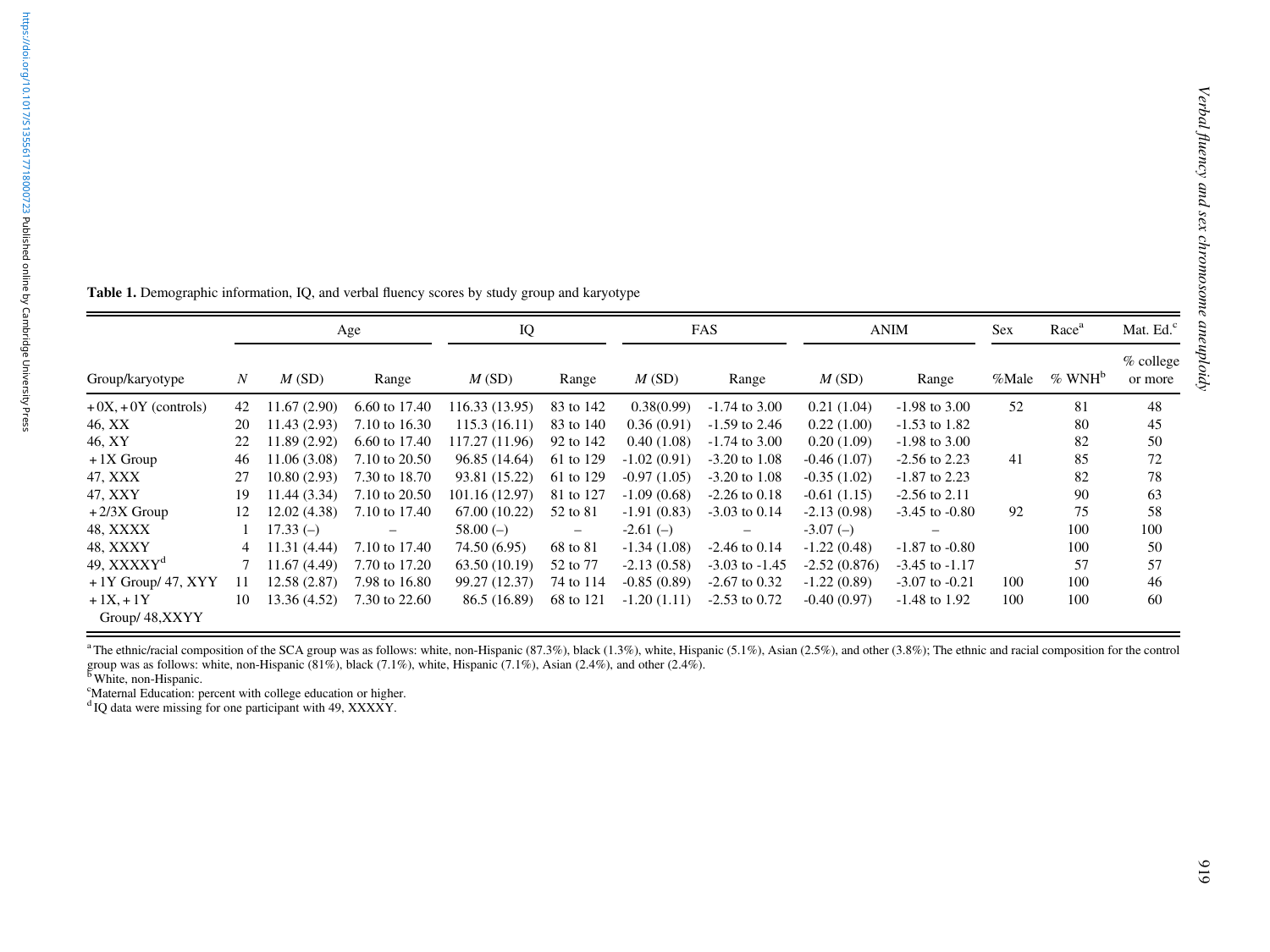$M = -.35 \pm 1.02$ ;  $[t < 1; p > .4]$ ). This group comparison could not be made for those with  $+2/3X$ , as there was only one female in this group (who had 48,XXXX). Thus, for parsimony in analyses, males and females with supernumerary X chromosomes were combined into groups.

Participants in the SCA sample included those with prenatal and postnatal diagnoses: +1X (70% prenatal, 30% postnatal), +2/3X (100% postnatal), +1Y (46% prenatal, 54% postnatal), and  $+1X$ ,  $+1Y$  (100% postnatal). Given the subtle physical and cognitive phenotype associated with sex chromosome trisomies, youth with these disorders can go undiagnosed (Bojesen, Juul, & Gravholt, [2003](#page-9-0)). Consequently, youth with postnatal diagnoses may present with more severe impairments than those with prenatal diagnoses, as these impairments may have led to their eventual diagnosis. To examine this possibility, analyses that included youth with  $+1X$  or  $+1Y$  were re-run with just the prenatal subsample to ensure consistency in findings. Results were largely the same. Thus, study findings are from analyses of youth with both pre- and postnatal diagnoses.

Because the youth with tetra- and pentasomies in our sample all had postnatal diagnoses, we could not complete analogous analyses with a prenatal sample only. However, we were less concerned about ascertainment bias in these groups, particularly in those with +2/3X group, as these SCA variants tend to be associated with greater physical dysmorphology and cognitive impairments. Thus, they are less likely to go undetected by medical providers.

A control group of 42 typically developing (TD) males and females who were part of other studies at the National Institutes of Health (NIH) and recruited with the help of the NIH Healthy Volunteer office were also included. This group, referred to as the  $+0X, +0Y$  group, was matched to the SCA group on age, racial/ethnic background, and maternal education. Inclusion criteria for this group included being free of any psychiatric, neurological, and/or learning disorders.

Information regarding age, sex ratio, IQ, maternal education, and racial composition of the groups is summarized in [Table 1](#page-2-0). As desired, groups did not differ on age ( $p > .25$ ), maternal education (%  $\geq$  college education;  $p > .18$ ), or racial composition (%White, non-Hispanic;  $p > .26$ ). Groups did, however, differ on IQ  $(F[4,119] = 32.15;$  $p < .001$ ), such that TD controls had higher IQ scores than all of the SCA groups (all  $ps < .001$ ), and the  $+2/3X$  group had lower IQ scores than all other groups ( $ps < .05$ ). These findings were expected, as reductions in overall intellectual functioning are a characteristic of SCAs (Polani, [1977](#page-9-0)). Lastly, groups differed on sex ratio ( $p < .001$ ) as expected, as karyotypes involving an extra Y occur only in males.

#### **Procedures**

The NIH Combined Neuroscience Institutional Review Board approved this study. Participants over the age of majority and parents of minors signed consent forms. Participants under the age of majority also provided assent. Study

procedures, including the completion of verbal fluency and an abbreviated intellectual assessment, were completed at the NIH Clinical Center.

#### **Measures**

# Verbal fluency task

Participants completed both phonemic and semantic fluency conditions. For phonemic, participants stated as many words as they could that started with a F, A, or S during three, 60-s intervals. For semantic, participants stated as many animals as they could during a 60-s interval. Across both conditions, participants were told to avoid repeating words. In the phonemic condition, participants were also instructed to avoid using proper nouns (e.g., names, brands, etc.) and providing minor variations of the same word (e.g., fall, fell). To compare phonemic and semantic fluency performance using the same scale, age-standardized Z-scores for these conditions were generated using norms from Gaddes and Crockett [\(1975\)](#page-9-0), Halperin, Healey, Zeitchik, Ludman, and Weinstein [\(1989\)](#page-9-0), and Tombaugh, Kozak, and Rees  $(1999)^{1}$  $(1999)^{1}$ . These Zscores were the primary outcome variables used in the current investigation.

## Intelligence (IQ) test

IQ was estimated using the four-subtest Wechsler Abbreviated Scale of Intelligence (Wechsler, [1999](#page-10-0)) for all but one participant who completed the Wechsler Preschool and Primary Scale of Intelligence—Third edition (Wechsler, [2002](#page-10-0)).

# Statistical Plan

Question 1 focused on whether the presence of an extra X chromosome impacts verbal fluency performance and whether increasing supernumerary X chromosome number relates to greater impairments. For this question, we included all participants without an extra Y chromosome and completed a 3  $\times$  2 mixed model analysis of variance (ANOVA), with one between-subjects factor (Extra X number:  $+ 0X + 1X$ ,  $+ 2/3X$ ) and one within-subjects factor (fluency condition: phonemic, semantic). The second question examined extra Y effects on verbal fluency and included only males from the following groups:  $+0X$ ,  $+0Y$  (TD males: XY) and  $+1Y$  (47, XYY). A 2  $\times$  2 mixed model ANOVA was completed with one between-subjects factor (Extra Y number:  $+0Y$ ,  $+1Y$ ) and one within-subjects factor (fluency condition). The third question contrasted the effects of a supernumerary X *versus* Y chromosome on fluency in males. To evaluate this, a  $2 \times 2 \times 2$  mixed model ANOVA, with two between-subjects factors (presence of an extra X; presence of an extra Y) and one within-subjects factor (fluency condition) was used. This analysis included males with

<sup>&</sup>lt;sup>1</sup> Note that means were interpolated based on available age norms for ages 13, 14, and 15.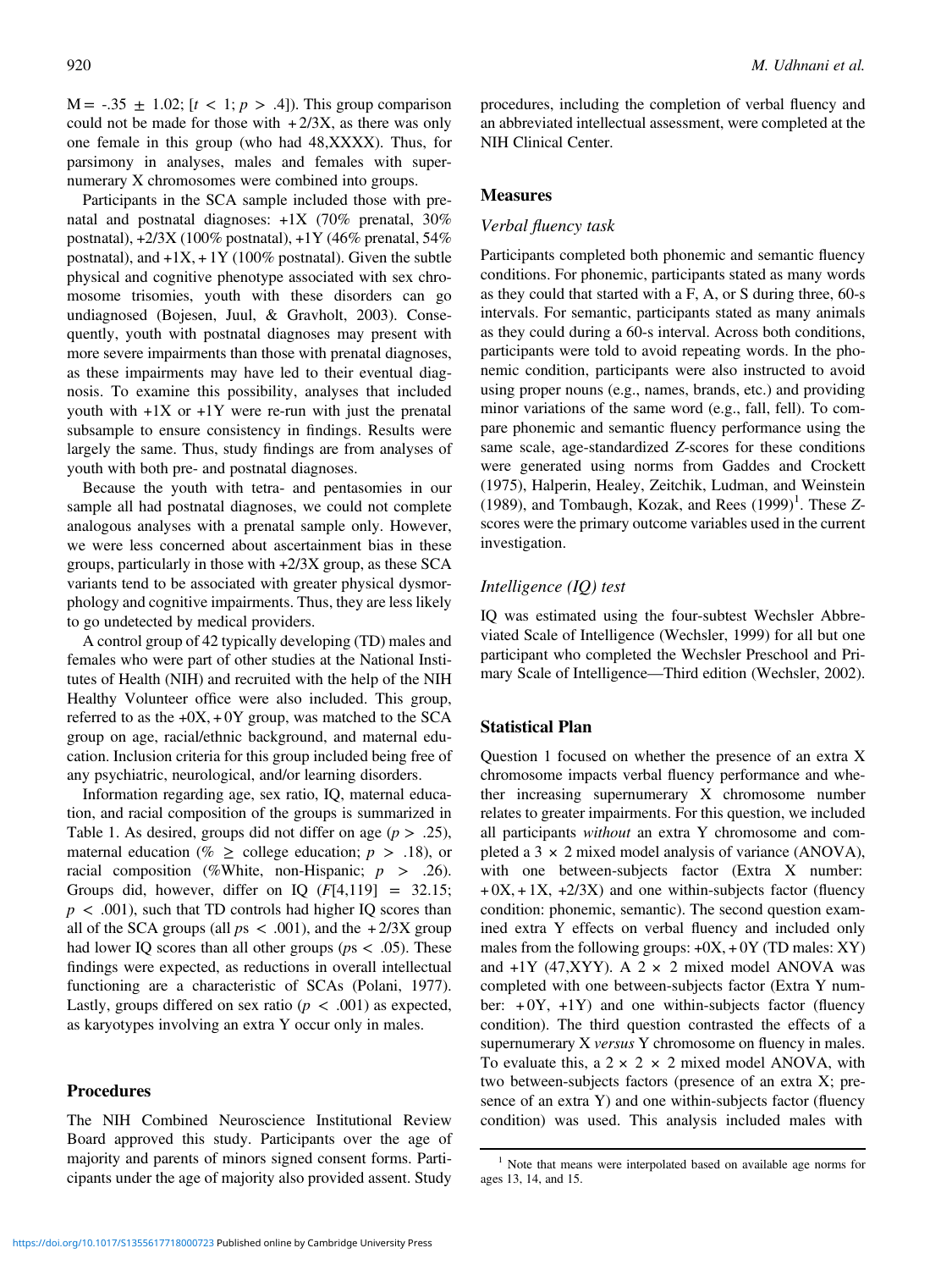$+ 0X, +0Y (XY), +1X (47, XXY), +1Y (47, XYY),$  and  $+1X,$ +1Y (48,XXYY).

For primary analyses that examined the effects of an extra X, extra Y, fluency condition, or interaction (of any kind), a false discovery rate (FDR; Benjamini & Hochberg, [1995\)](#page-9-0) experiment-wise adjustment for multiple tests was completed. For the 13 effects that were being examined, the FDR adjusted p-value was .023. Effects that survived FDR correction are noted in a summary table which is described in the Results section. For all aforementioned analyses, in the event of a significant interaction (e.g., group\*condition), tests of simple effects that compared performance between pairs of groups and within a group (on condition) were completed with Bonferroni adjustment for multiple comparisons.

Because it was difficult to evaluate normality in the study's small groups  $(+2/3X)$  group,  $n = 12$ ; 47,XYY group,  $n = 11$ ), analyses involving these groups were re-run using one of the following non-parametric tests: Kruskal-Wallis (to evaluate differences among groups when more than two groups were compared); Mann-Whitney  $U$  (to evaluate differences between pairs of groups); and Wilcoxon Signed-Rank test (to evaluate within group differences between fluency conditions). Non-parametric results for the questions involving these groups were consistent with results from parametric tests. Because of this convergence in findings and the desire to examine group by verbal fluency condition interactions, only parametric test (mixed model ANOVA) results are reported in the manuscript.

Lastly, before completion of primary analyses, we examined data for outliers (i.e., scores  $> 3$  standard deviations from the sample mean). Our analyses revealed one outlier for phonemic fluency  $(Z = 3.28)$  and one for semantic fluency  $(Z = 4.39)$ . Both were from the TD group. To examine the possible influence of these outliers on study findings, we conducted all primary analyses with and without them included. Results were largely the same. Rather than include or exclude outliers, we elected to take an intermediate approach. Consistent with methods suggested by others (e.g., Ghosh & Vogt, [2012;](#page-9-0) Tabachnick & Fidell, [2007](#page-10-0)), we assigned less extreme Z scores to these outliers (Z scores of 3). Because this approach permitted including these individuals while making their scores less influential, primary study results include these two outliers with their adjusted scores.

# RESULTS

Phonemic and semantic fluency scores for all groups are summarized in [Table 1](#page-2-0). [Table 2](#page-5-0) summarizes findings for the three study questions and displays which study findings survived experiment-wise correction for multiple tests using a FDR adjustment.

In the sections that follow, we outline results by question.

Q1. How does the presence of an extra X chromosome impact fluency performance, and does performance worsen with increasing supernumerary X chromosome number?

Groups: +0X (XX, XY), +1X (47,XXX, 47,XXY), +2/3X (48,XXXX, 48,XXXY, 49,XXXXY).

*Results:* The  $3 \times 2$  mixed model ANOVA revealed a main effect of extra X  $(F[2, 97] = 43.17; p < .001; \eta_{p}^{2} = .47)$ , such that having additional supernumerary  $X$ 's was associated with poorer performance overall. However, the main effect of extra X was qualified by a significant extra X\*fluency condition interaction  $(F[2, 97] = 5.36; p < .01;$  $\eta_{\text{p}}^2$  = .10). Between-group tests of simple effects revealed that all groups differed from one another on phonemic and semantic fluency  $(+0X > +1X > +2/3; ps < .008; Bonferroni$ adjustment for six tests). Tests of within-group simple effects revealed that the interaction was driven by the fact that the profile of scores on phonemic and semantic fluency differed by group. Specifically, phonemic and semantic fluency scores were similar within the  $+0X$  and  $+2/3X$  groups ( $ps > .35$ ). However, they differed in the  $+1X$  such that semantic fluency was less impaired than phonemic fluency  $(p < .016$ ; Bonferroni adjustment for 3 tests). See [Figure 1.](#page-6-0)

Q2. How does the presence of an extra Y chromosome impact fluency performance?

 $Groups: +0X, +0Y (XY), +1Y (47, XYY).$ 

*Results:* A  $2 \times 2$  mixed model ANOVA revealed a main effect of extra Y, such that males with an extra Y chromosome performed worse than controls overall—that is, across conditions  $(F[1,31] = 18.96; p < .001; \eta_{p}^{2} = .38)$ . However, no extraY\*fluency condition interaction was found  $(p > .6)$  nor was there a main effect of fluency condition (i.e., there was no evidence of differences in phonemic and semantic fluency scores across the groups;  $p > .19$ ). Thus, tests of simple effects to evaluate within and between group differences were not completed (see [Figure 2](#page-6-0)).

Q3a. Are there differences in the effects of an extra X versus Y on fluency among males?

Q3b. Does the presence of both an extra X and an extra Y chromosome (48,XXYY) result in greater impairments in verbal fluency than the presence of an extra X (47,XXY) or extra Y (47,XYY) in isolation?

Groups:  $+0X, +0Y$  males  $(XY)$ ,  $+1X$  males  $(47, XXX)$ , +1Y males (47,XYY), +1X, + 1Y males (48,XXYY).

*Results:* To evaluate questions 3a and 3b, a single  $2 \times 2 \times$ 2 mixed model ANOVA was completed; however, results are organized below by study question.

Q3a. Consistent with analyses from Q1 in which an extra X was evaluated in isolation (in youth with a somewhat different set of karyotypes), the  $2 \times 2 \times 2$  mixed model ANOVA revealed a main effect of extra X  $(F[1,58] = 4.31; p < .05;$  $\eta_{\text{p}}^2$  = .07), such that the addition of an extra X was associated with an overall decrement in verbal fluency performance. Again, this main effect was qualified by an extra  $X^*$ fluency condition interaction  $(F[1,58] = 9.18; p < .01;$  $\eta_{\text{p}}^2$  = .14). Between group tests of simple effects revealed that when compared to those without an extra X (i.e., typical males, XY, and males with 47,XYY), those with an extra X (i.e., males with 47, XXY and 48, XXYY) performed less well on phonemic fluency ( $p < .025$ ; Bonferroni adjustment for 2 comparisons), but similarly on semantic fluency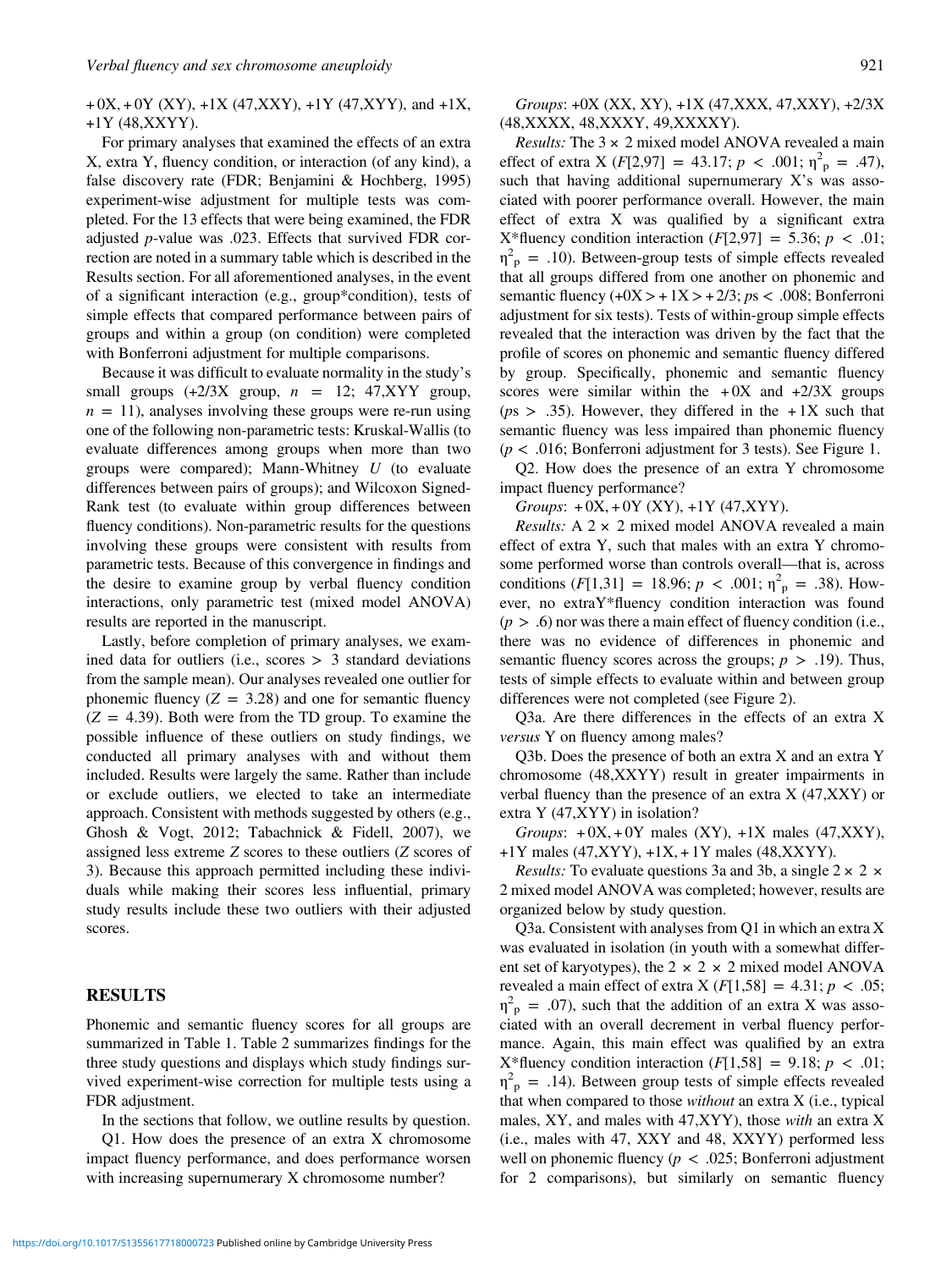#### <span id="page-5-0"></span>Table 2. Summary of Main Study Findings

|                            |                                               | Between-subjects factors |                                     |        | Within-subjects<br>factor | Between*within interactions |                  |                     |                                                                                                                                                                           |  |  |
|----------------------------|-----------------------------------------------|--------------------------|-------------------------------------|--------|---------------------------|-----------------------------|------------------|---------------------|---------------------------------------------------------------------------------------------------------------------------------------------------------------------------|--|--|
| Question                   | Groups                                        | ME X<br>ME Y             |                                     | $X^*Y$ | <b>ME</b> Fluency         | $X^*$<br>Fluency            | $Y^*$<br>Fluency | $X^*Y^*$<br>Fluency | Tests of simple effects                                                                                                                                                   |  |  |
| 1. X Effect                | $+0X^a$<br>$+1X^b$<br>$+2/3X^c$               | $Yes^{\dagger}$          | n/a                                 | n/a    | N <sub>0</sub>            | $Yes^{\dagger}$             | n/a              | n/a                 | Extra X*Fluency Interaction:<br>Between: P: $+0X>+1X>+2/3X$<br>S: $+0X^{-1}X$ ; $+0X & 1X > +2/3X$<br>Within: $+0X$ : P $\sim$ S; $+1X$ : P $\lt$ S; $+2/3X$ : P $\sim$ S |  |  |
| 2. Y Effect                | $+0Yd$<br>$+1Y^e$                             | n/a                      | Yes <sup>†</sup>                    | n/a    | No                        | n/a                         | N <sub>o</sub>   | n/a                 | N/A (no interaction)                                                                                                                                                      |  |  |
| 3. X vs Y Effects in males | $+0X+0Yf$<br>$+1X^g$<br>$+1Y^h$<br>$+1X+1Y^i$ | Yes                      | $Yes^{\dagger}$<br>Yes <sup>†</sup> |        | No                        | $Yes^{\dagger}$             | No               | N <sub>o</sub>      | Extra X*Extra Y Interaction<br>Fluency: $+0X>+1X-1Y-1X+1Y$<br>Extra X*Fluency Interaction<br>Between: $P: +0X>+1X$<br>$S: +0X^{-}+1X$<br>Within: $+0X: P-S$ ; $+1X: P$    |  |  |

*Note.* Karyotypes included in different groups were as follows:  $40X$  (46,XX, 46,XY);  $\frac{b}{1}$ +1X (47,XXY, 47,XXX);  $\frac{c}{1}$ +2/3X (48,XXXX, 48,XXXY, 49,XXXXY);  $\frac{d}{1}$ +0Y (46,XY);  $\frac{c}{1}$ +1Y (47,XYY);  $\frac{f}{1}$ +0X+  $^{g}$ +1X (47,XXY); <sup>h</sup>+1Y(47,XYY); <sup>i</sup>+1X+1Y (48,XXYY)

<sup>†</sup>Survives FDR correction for multiple tests (13 primary tests; adjusted p-value=.02); Tests of simple effects are Bonferroni corrected. (See text for details).  $ME = \text{main effect}$ ;  $P = \text{Phonemic}$ ;  $S = \text{Semantic}$ .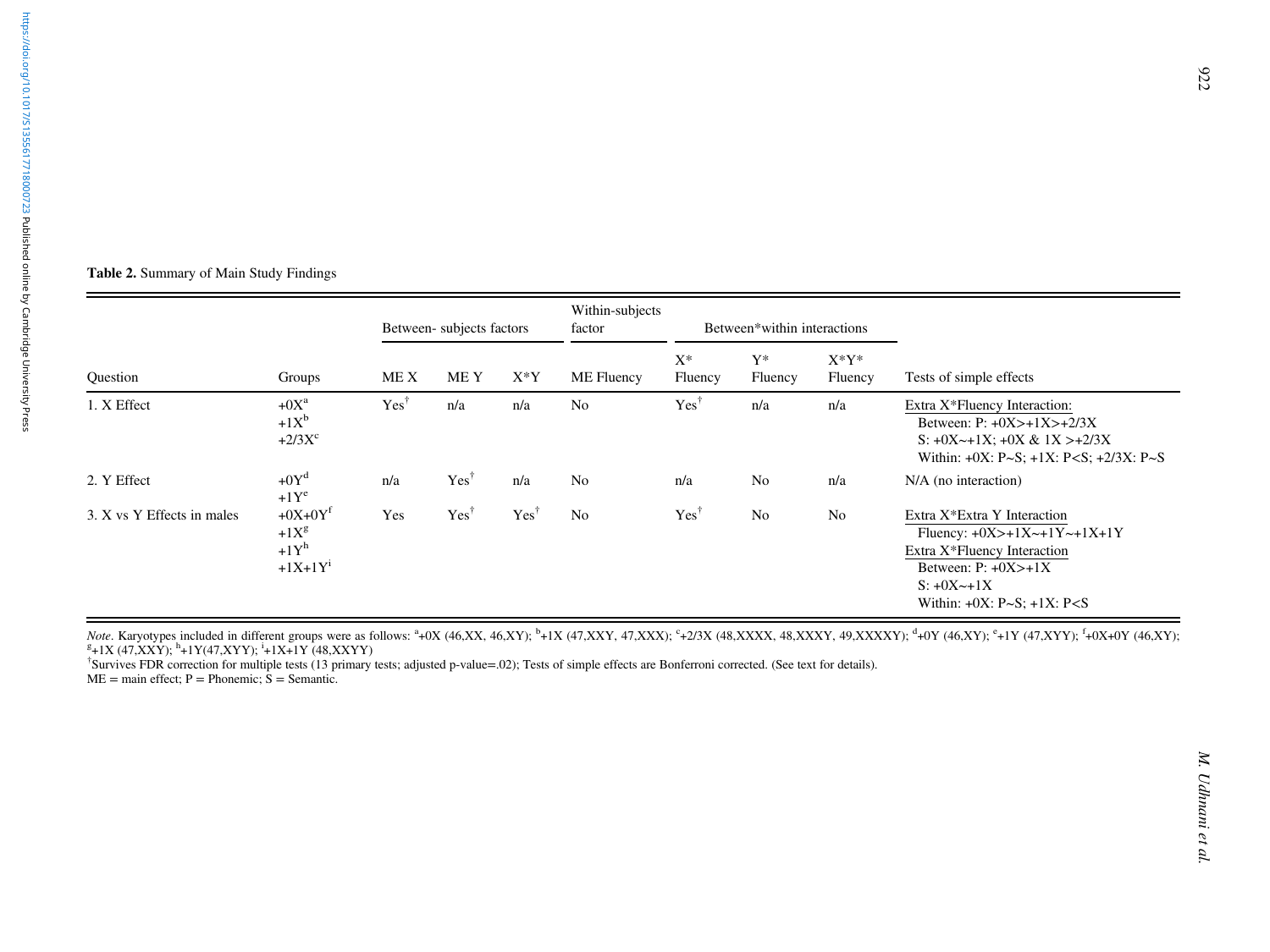<span id="page-6-0"></span>

Fig. 1. Effect of extra X on phonemic and semantic fluency performance.  $B1_p < .008$  (Bonferroni correction for six tests).  $B2_p < .016$  (Bonferroni correction for three tests).



Fig. 2. Extra Y Effect on Phonemic and Semantic Fluency Performance

 $(p > .3)$ . Within-group tests of simple effects revealed that phonemic fluency was more impaired than semantic fluency in youth with an extra  $X$  ( $p < .025$ ; Bonferroni adjustment for 2 comparisons). This was not the case for those without an extra  $X (p > .2)$ .

Consistent with analyses for Q2, when the effects of an extra Y were evaluated in isolation (in youth with a somewhat different set of karyotypes), the  $2 \times 2 \times 2$  mixed model ANOVA also revealed a main effect of extra Y  $(F[1,58] =$ 8.47;  $p < .01$ ;  $\eta_{\text{p}}^2 = .13$ ), such that an extra Y was associated with an overall decrement in performance on verbal fluency. Stated another way, lower scores (collapsed across fluency conditions) were found for those with an extra Y (i.e., males with 47, XYY and 48, XXYY) compared to those without (i.e., typical males, XY, and males with 47, XXY). Again, there was no Y\*fluency interaction ( $p > .8$ ) nor was there a main effect of fluency ( $p > .2$ ).

Q3b. The results of the  $2 \times 2 \times 2$  mixed model ANOVA also revealed an extra X\*extra Y interaction  $(F[1,58] = 9.85;$  $p < .01$ ;  $\eta_p^2 = .15$ ). Between-group tests of simple effects revealed that those with  $+0X, +0Y$  (i.e., typical males)



Fig. 3. Extra X versus Y Effects on Fluency Performance among Males.

Note:  $+0X, +0Y >$  all groups on verbal fluency (collapsed across conditions);  $p < .008$  (Bonferroni correction for 6 tests)

outperformed all three SCA groups ( $ps < .008$ ; Bonferroni adjustment for six comparisons) on verbal fluency overall (collapsed across conditions). However, contrary to expectations, overall verbal fluency performance of males with  $+ 1X, + 1Y$  (48, XXYY) was similar to that of males with  $+1X$  $(47, XXXY)$  and males with  $+1Y$   $(47, XYY)$  who in turn did not differ from one another. Finally, there was no extra X\*extra Y\*fluency condition interaction ( $p > .4$ ) (see Figure 3).

#### DISCUSSION

The current study sought to characterize verbal fluency performance in youth with SCA tri-, tetra-, and pentasomies. We tested whether the presence of one or more supernumerary sex chromosomes resulted in impaired performance on both phonemic and semantic fluency and whether performance varied as a function of supernumerary X versus Y chromosome status. In addition, we evaluated how verbal fluency performance was impacted by increasing supernumerary X chromosome number and contrasted performance of males with  $+1X, +1Y$  (48, XXYY) to those with either an extra X  $(47, XXXY)$  or an extra Y  $(47, XYY)$  in isolation.

First, with regard to supernumerary X chromosome influences, our findings indicate that while an extra X exerts a downward influence on verbal fluency overall, semantic fluency appears less impaired than phonemic fluency in youth with +1X. These findings are largely consistent with prior research examining verbal fluency in 47,XXY and 47,XXX considered separately (e.g., Bender et al., [1989](#page-8-0); Bender et al., [2001;](#page-8-0) Ross et al., [2009\)](#page-9-0). However, as mentioned, some studies have failed to detect group differences in verbal fluency for males with 47,XXY relative to TD controls (Semantic: Ross et al., [2009\)](#page-9-0). In considering these inconsistencies, it should be noted that effect sizes for group differences in aforementioned studies were medium to large, suggesting that group differences were present but were not statistically significant due to smaller samples.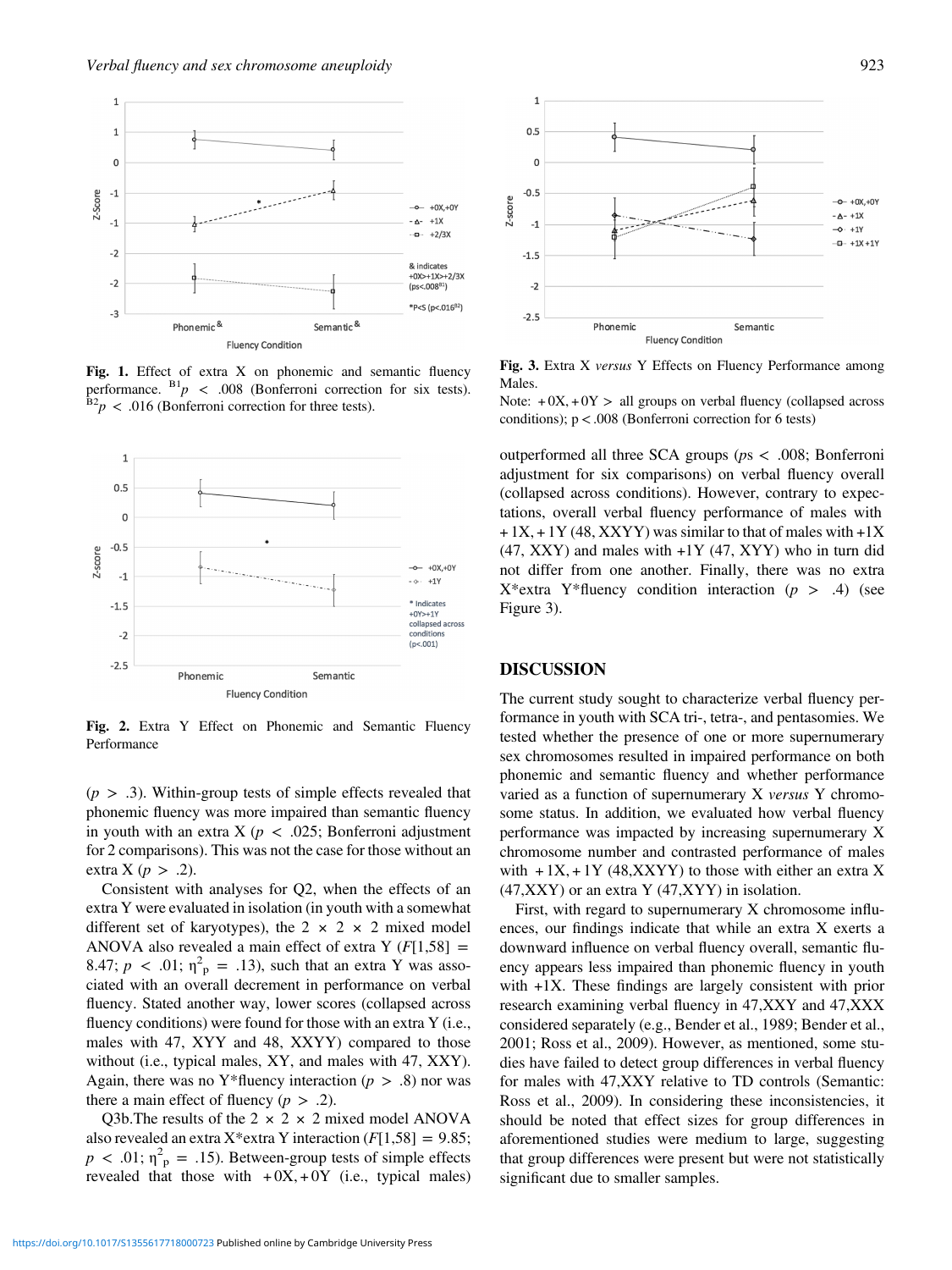Consistent with our prior work on language functioning (Lee et al., [2012](#page-9-0)), we found evidence that increasing supernumerary X chromosome number was associated with increased verbal fluency impairments. Specifically, TD youth outperformed youth with X chromosome trisomies, who in turn outperformed youth with X chromosome tetra- and pentasomies on both phonemic and semantic fluency.

Unlike X chromosome effects, only a main effect of extra Y was revealed. There was no Y\*fluency condition interaction (nor was there a main effect of verbal fluency condition), suggesting that an extra Y impacted phonemic and semantic fluency similarly. This finding is generally in line with past research (e.g., Ross et al., [2009](#page-9-0)) in which medium to large effect sizes on semantic and phonemic fluency have been found relative to controls.

Lastly, to contrast X and Y chromosome effects in males only using a 2 (Extra X: 0 or 1) by 2 (Extra Y: 0 or 1) design, performance of the  $+0X, +0Y$  (XY),  $+1X$  (47,XXY),  $+1Y$  $(47, XYY)$ , and  $+1X, +1Y$   $(48, XXYY)$  groups was contrasted. Findings replicated those reported above that examined these effects individually in a different subset of participants with SCAs. Specifically, in this subset of males, an extra Y was associated with an overall decrement in performance while an extra X was associated lesser semantic than phonemic fluency impairments. While not surprising, these results were not inevitable given differences in the analytic approach and subset of SCA participants included to answer this question. However, they provide further support for possibly differential effects of supernumerary X and Y chromosomes on verbal fluency performance.

Given the limited existing literature comparing subtleties in the neuropsychological phenotype among males with an extra X versus Y, it is difficult to make conclusions about what aspects of the cognitive phenotype for these different disorders are driving these findings. One possibility is that differences in the nature of language impairments experienced by these groups are impacting performance. For example, those with an additional X may have a narrower language impairment that influences phonological more than semantic processing, similar to individuals with dyslexia (Cavalli, Duncan, Elbro, Ahmadi, & Cole, [2017\)](#page-9-0) or isolated speech sound disorder without concomitant global language learning difficulties (Raitano, Pennington, Tunick, Boada, & Shriberg, [2004\)](#page-9-0).

Consistent with this possibility is research that has demonstrated phonemic but not semantic fluency impairments in individuals with dyslexia (e.g., Smith-Spark, Henry, Messer, & Ziecik, [2017\)](#page-10-0). In contrast, males with an extra Y may have a more global language impairment, impacting phonological and semantic processing more broadly, similar to youth with developmental language disorders (Bishop & Snowling, [2004](#page-9-0); Claessen, Leitão, Kane, & Williams, [2013\)](#page-9-0) and youth with reading impairments impacting both phonological decoding and comprehension (Snowling & Hulme, [2012\)](#page-10-0).

Alternatively, differences in executive control between the groups could be a contributing factor, as some research has suggested that phonemic fluency task performance may be

particularly impacted by executive demands (Luo, Luk, and Bialystok, [2010\)](#page-9-0). However, research on this topic is inconsistent, as other studies (Shao, Janse, Visser, & Meyer, [2014\)](#page-9-0) have reported no differences in the relations between executive abilities and phonemic and semantic fluency performance. Given that there is some research to suggest that males with an extra Y have higher rates of attention-deficit/ hyperactivity disorder (ADHD) than males with an extra X (Tartaglia, Ayari, Hutaff-Lee, & Boada, [2012](#page-10-0)), greater executive dysfunction impairments may characterize 47, XYY and thus could contribute to overall decrements in fluency performance that did not vary by condition. Future studies should begin to disentangle the linguistic and executive underpinnings of verbal fluency in youth with supernumerary X versus Y SCAs. More nuanced descriptions of the cognitive underpinnings of performance on complex tasks such as verbal fluency in youth with SCAs may inform the implementation of more nuanced interventions for this group.

Lastly, we found an extra  $X^*Y$  interaction, such that males with  $+1X, +1Y$  did not differ from males with an isolated extra X or Y when verbal fluency was considered across conditions, that is, the presence of both an extra X and extra Y did not reduce performance in an additive or multiplicative manner. This finding was unexpected, as prior research suggests that increasing sex chromosome number is associated with poorer performance on measures of language and intellectual functioning (Lee et al., [2012](#page-9-0); Polani, [1977](#page-9-0)). It is difficult to interpret this unexpected finding, given that limited research exists contrasting cognitive abilities in youth with different SCA variants. Thus, future research is needed to begin to understand how differing numbers of supernumerary X and Y chromosomes impact cognition and the brain more broadly. This topic is discussed next.

Taken together, this study's results point to both general and specific effects of supernumerary X versus Y chromosomes on verbal fluency. Generally, the presence of an extra X or Y chromosome is associated with poorer verbal fluency performance. Prior studies of brain anatomy in our cohort have identified convergent supernumerary X- and Y-chromosome effects on a large swath of cortical thickness in the frontal lobe as well as proportional cortical thickness of several left-lateralized brain regions central to canonical language networks (Raznahan et al., [2014\)](#page-9-0). The converged effects documented for supernumerary X and Y chromosome dosage on verbal fluency overall echo this anatomical convergence in X/Y effects, suggesting a potential link between patterns of changes in brain and behavior in SCAs.

However, when considering youth with chromosomal trisomies in particular, it appears that an extra X chromosome influences semantic fluency less than phonemic fluency. This pattern was not seen in males with 47,XYY, as only a main effect of extra Y was found; no Y\*condition interaction or main effect of fluency was detected. As the literature on neuroanatomical differences associated with supernumerary X and Y chromosomes is limited, it is difficult to make hypotheses about the neural basis of these subtle verbal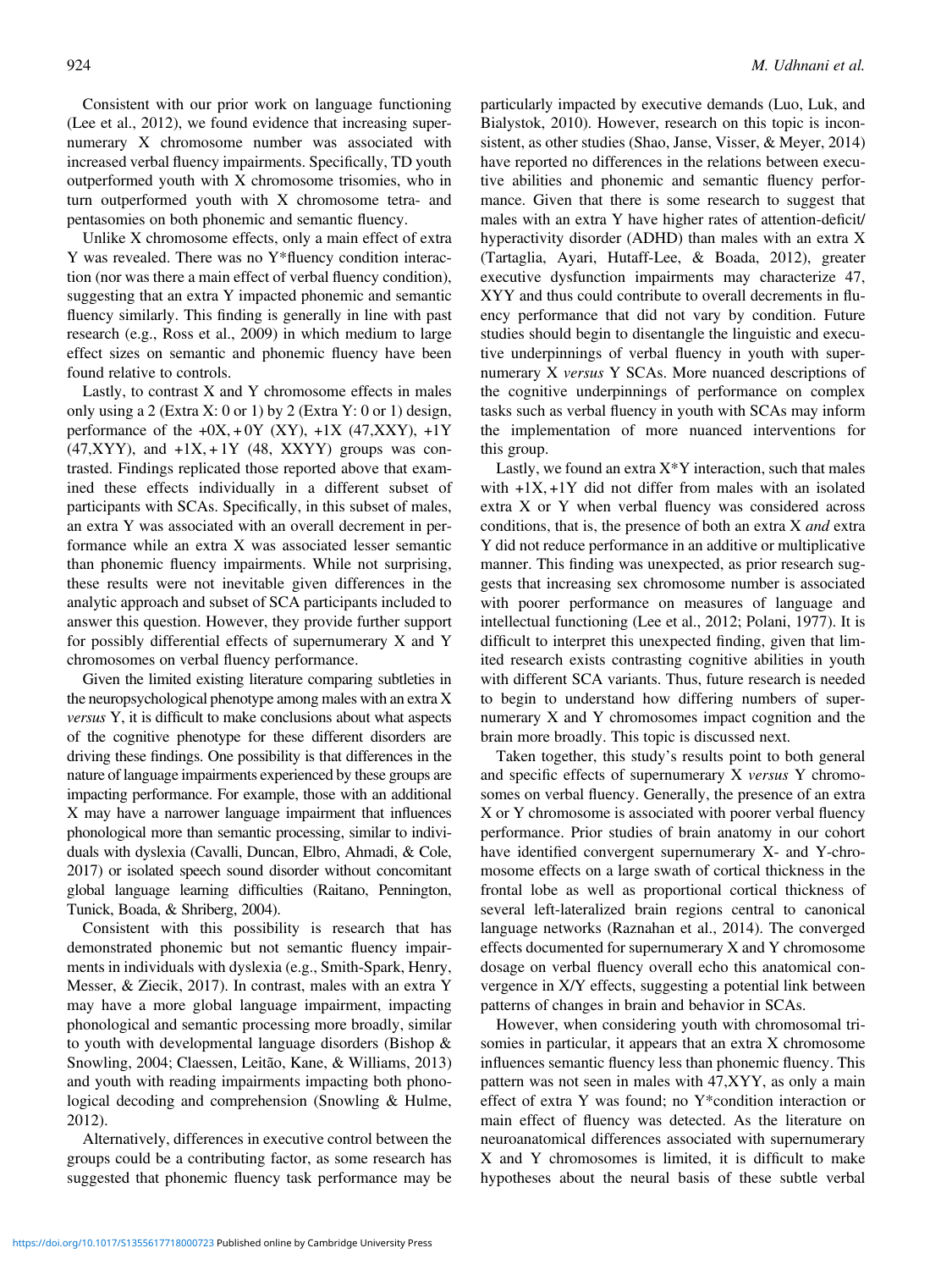<span id="page-8-0"></span>fluency differences. Further work is needed to directly assess the degree to which anatomical differences are correlated with cognitive differences in those with supernumerary X and Y SCAs.

This study has several limitations. First, like most recent studies of youth with SCAs (e.g., Tartaglia et al., [2017;](#page-10-0) van Rijn & Swaab, [2015\)](#page-10-0), some of the participants in our sample were postnatally ascertained, which may have biased results. However, inclusion of this group cannot account for our findings, as results were largely consistent when analyses were re-run with only the prenatal subsample. Another limitation of the current research is the small sample sizes of the tetra- and pentasomy groups. Given the rarity of these conditions, small sample sizes are inevitable for single-site studies. Thus, future research may benefit from combining samples across sites to increase sample size for rarer SCAs. Third, we were not able to examine the contributions of testosterone insufficiency (or supplementation) on performance in males with supernumerary X chromosomes, as testosterone replacement therapy is routinely recommended for adolescent males with these conditions (Wikström & Dunkel, [2011\)](#page-10-0). Lastly, as briefly summarized in the introduction, research suggests that verbal fluency tasks measure multiple domains of cognition, including language and executive abilities (e.g., Henry & Crawford, [2004, 2005](#page-9-0); Henry et al., [2015;](#page-9-0) Ruff, Light, Parker, & Levin, [1997\)](#page-9-0). Thus, it is difficult to make strong conclusions about more nuanced cognitive underpinnings of the verbal fluency impairments faced by youth with different SCAs. Thus, future research should explore the cognitive correlates of verbal fluency tasks in these groups.

Acknowledging these limitations, the current study's findings contribute to the literature on genetic influences on cognition and suggest that genes on the X and Y chromosomes may be important to examine when investigating the genetic underpinnings of verbal fluency impairments, and likely both language and executive function impairments, in other developmental disorders. To truly understand these relationships, future research should combine genetic expression studies, detailed cognitive phenotyping, and neuroimaging. Additionally, murine models of SCAs (e.g., Raznahan et al., [2015](#page-9-0)) may provide insights into the genetic underpinnings of atypical brain development in these groups.

Lastly, another avenue for future research involves an examination of factors that influence individual differences in verbal fluency performance within SCA groups, as there was significant variability in fluency performance within the different SCA groups. Thus, future research should add to the small literature investigating factors that relate to these individual differences (e.g., Bender, Linden, & Robinson, 1987; van Rijn, Barneveld, Descheemaeker, Giltay, & Swaab, [2018\)](#page-10-0) to identify possible biological and psychosocial factors that could be targets of treatment in future research.

Taken together, findings from our study provide further support that youth with SCAs are at an increased risk for presenting with impairments in verbal fluency and related executive function and language tasks. These challenges are

consistent with the comorbid learning and psychiatric conditions that occur at higher rates in youth with SCAs. Specifically, prior research demonstrates that children with SCAs are substantially more likely than TD peers to have ADHD (Tartaglia et al., [2012](#page-10-0)), dyslexia (Simpson et al., [2014](#page-9-0)), language disorders (Simpson et al., [2014](#page-9-0)), and other psychiatric/ cognitive impairments (Bruining, Swaab, Kas, & van Engeland, [2009;](#page-9-0) Rovet, Netley, Bailey, Keenan, & Stewart, [1995\)](#page-9-0). For example, Tartaglia et al. [\(2012](#page-10-0)) found that 58% of their sample (47,XXY, 47,XXX, 47,XYY, 48,XXYY) met criteria for ADHD and 74% met criteria for a learning disability.

Still, there is considerable variability within groups for each of these conditions. Consequently, further research is needed to identify neuropsychological and neuroanatomical/ physiological predictors of risk for these comorbid conditions in youth with SCAs. As studies of youth without SCAs have shown that verbal fluency is a useful measure to differentiate children with typical development from those with ADHD (Abreu et al., 2013) or dyslexia (Moura. Simões, & Pereira, [2015\)](#page-9-0), this measure may prove to be a clinically useful early indicator of risk for developing these conditions in children with SCAs. Thus, future research on relations between verbal fluency, language, reading, and attentional deficits in youth with SCAs is needed. Such research may permit the early identification of youth with SCAs who are likely to struggle most in these domains and allow for the implementation of targeted and potentially preventative interventions that could improve real world outcomes in individuals with SCAs.

## ACKNOWLEDGMENTS

This work was supported by the Intramural Research Program of the National Institutes of Health, National Institute of Mental Health (1 ZIA MH002794-13; Protocol ID 89-M-0006). The authors report no conflict of interest. We thank the families who made this research possible.

#### REFERENCES

- Abreu, N., Argollo, N., Oliveira, F., Cardoso, A. L., Bueno, J. L., & Xavier, G. F. (2013). Semantic and phonologic verbal fluency tests for adolescents with ADHD. Clinical Neuropsychiatry, 10(2), 63–71.
- Ardila, A., Ostrosky‐Solís, F., & Bernal, B. (2006). Cognitive testing toward the future: The example of Semantic Verbal Fluency (ANIMALS). International Journal of Psychology, 41(5), 324–332.
- Bender, B. G., Linden, M. G., & Harmon, R. J. (2001). Neuropsychological and functional cognitive skills of 35 unselected adults with sex chromosome abnormalities. American Journal of Medical Genetics, 102(4), 309–313.
- Bender, B. G., Linden, M. G., & Robinson, A. (1987). Environment and developmental risk in children with sex chromosome abnormalities. Journal of the American Academy of Child Adolescent Psychiatry, 26(4), 499–503. doi:[10.1097/00004583-](https://doi.org/10.1097�/�00004583-198707000-00006) [198707000-00006](https://doi.org/10.1097�/�00004583-198707000-00006)
- Bender, B. G., Linden, M. G., & Robinson, A. (1989). Verbal and spatial processing efficiency in 32 children with sex chromosome abnormalities. Pediatric Research, 25(6), 577–579.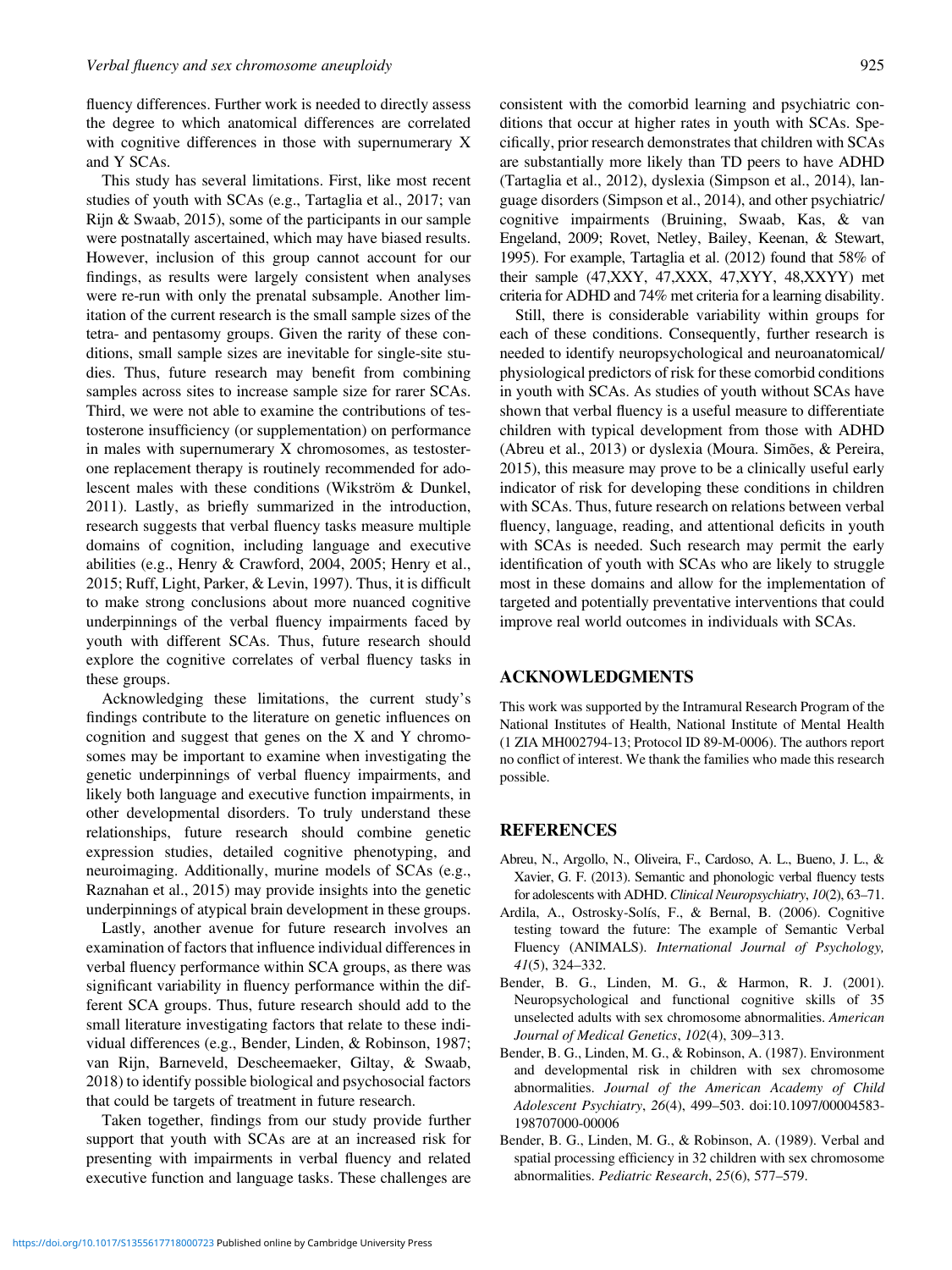- <span id="page-9-0"></span>Benjamini, Y., & Hochberg, Y. 1995. Controlling the false discovery rate: A practical and powerful approach to multiple testing. Journal of the Royal Statistical Society: Series B (Methodological), 57, 289–300.
- Bishop, D. V., & Snowling, M. J. (2004). Developmental dyslexia and specific language impairment: Same or different?. Psychological Bulletin, 130(6), 858.
- Bojesen, A., Juul, S., & Gravholt, C. H. (2003). Prenatal and postnatal prevalence of Klinefelter syndrome: A national registry study. Journal of Clinical Endocrinology & Metabolism, 88(2), 622–626. doi:[10.1210/jc.2002-021491](https://doi.org/10.1210/jc.2002-021491)
- Bowie, C. R., Leung, W. W., Reichenberg, A., McClure, M. M., Patterson, T. L., Heaton, R. K., & Harvey, P. D. (2008). Predicting schizophrenia patients' real-world behavior with specific neuropsychological and functional capacity measures. Biological Psychiatry, 63(5), 505–511.
- Bruining, H., Swaab, H., Kas, M., & van Engeland, H. (2009). Psychiatric characteristics in a self-selected sample of boys with Klinefelter syndrome. Pediatrics, 123(5), e865–e870.
- Cahn-Weiner, D. A., Boyle, P. A., & Malloy, P. F. (2002). Tests of executive function predict instrumental activities of daily living in community-dwelling older individuals. Applied Neuropsychol- $\log y$ , 9(3), 187–191.
- Cavalli, E., Duncan, L. G., Elbro, C., El Ahmadi, A., & Colé, P. (2017). Phonemic–Morphemic dissociation in university students with dyslexia: An index of reading compensation? Annals of dyslexia, 67(1), 63–84.
- Claessen, M., Leitão, S., Kane, R., & Williams, C. (2013). Phonological processing skills in specific language impairment. International Journal of Speech-Language Pathology, 15(5), 471–483.
- Daneman, M. (1991). Working memory as a predictor of verbal fluency. Journal of Psycholinguistic Research, 20(6), 445-464.
- Gaddes, W. H., & Crockett, D. J. (1975). The Spreen-Benton aphasia tests, normative data as a measure of normal language development. Brain and Language, 2(3), 257–280.
- Ghosh, D., & Vogt, A. (2012). Outliers: An evaluation of methodologies. In Joint statistical meetings (pp. 3455–3460). San Diego, CA: American Statistical Association.
- Halperin, J. M., Healey, J. M., Zeitchik, E., Ludman, W. L., & Weinstein, L. (1989). Developmental aspects of linguistic and mnestic abilities in normal children. Journal of Clinical Experimental Neuropsychology, 11(4), 518–528.
- Henry, L. A., Messer, D. J., & Nash, G. (2015). Executive functioning and verbal fluency in children with language difficulties. Learning and Instruction, 39, 137–147.
- Henry, J., & Crawford, J. (2005). A meta-analytic review of verbal fluency deficits in schizophrenia relative to other neurocognitive deficits. Cognitive Neuropsychiatry, 10(1), 1–33.
- Henry, J. D., & Crawford, J. R. (2004). A meta-analytic review of verbal fluency performance following focal cortical lesions. Neuropsychology, 18(2), 284.
- Lee, N. R., Anand, P., Will, E., Adeyemi, E. I., Clasen, L. S., Blumenthal, J. D, … Edgin, J. O. (2015). Everyday executive functions in Down syndrome from early childhood to young adulthood: Evidence for both unique and shared characteristics compared to youth with sex chromosome trisomy (XXX and XXY). Frontiers in Behavioral Neuroscience, 9, 264. doi:[10.3389/fnbeh.2015.00264](https://doi.org/10.3389/fnbeh.2015.00264)
- Lee, N. R., Wallace, G. L., Adeyemi, E. I., Lopez, K. C., Blumenthal, J. D., Clasen, L. S., & Giedd, J. N. (2012). Dosage effects of X and Y chromosomes on language and social functioning in children with supernumerary sex chromosome aneuploidies: Implications for idiopathic language impairment

and autism spectrum disorders. Journal of Child Psychology and Psychiatry, 53(10), 1072–1081.

- Lee, N. R., Wallace, G. L., Clasen, L. S., Lenroot, R. K., Blumenthal, J. D., White, S. L., … Giedd, J. N. (2011). Executive function in young males with Klinefelter (XXY) syndrome with and without comorbid attention-deficit/hyperactivity disorder. Journal of the International Neuropsychological Society, 17(3), 522–530.
- Leggett, V., Jacobs, P., Nation, K., Scerif, G., & Bishop, D. V. (2010). Neurocognitive outcomes of individuals with a sex chromosome trisomy: XXX, XYY, or XXY: A systematic review. Developmental Medicine & Child Neurology, 52(2), 119–129.
- Luo, L., Luk, G., & Bialystok, E. (2010). Effect of language proficiency and executive control on verbal fluency performance in bilinguals. Cognition, 114(1), 29–41.
- Moura, O., Simões, M. R., & Pereira, M. (2015). Executive functioning in children with developmental dyslexia. The Clinical Neuropsychologist, 28(1), 20–41.
- Nathan, A. M., & Abernathy, T. V. (2012). The impact of verbal skills on writing: A comparison of fifth-grade students with learning disabilities and students with typical development. The Researcher, 24(2), 96–112.
- Nielsen, J., & Wohlert, M. (1991). Sex chromosome abnormalities found among 34,910 newborn children: Results from a 13-year incidence study in Arhus, Denmark. Birth Defects Original Article Series, 26(4), 209–223.
- Polani, P. E. (1977). Abnormal sex chromosomes, behavior and mental disorder. In J. Tanner (Ed.), Developments in psychiatric research (pp. 89–128). London: Hodder and Stoughton.
- Raitano, N. A., Pennington, B. F., Tunick, R. A., Boada, R., & Shriberg, L. D. (2004). Pre‐literacy skills of subgroups of children with speech sound disorders. Journal of Child Psychology and Psychiatry, 45(4), 821–835.
- Raznahan, A., Lee, N. R., Greenstein, D., Wallace, G. L., Blumenthal, J. D., Clasen, L. S., & Giedd, J. N. (2014). Globally divergent but locally Convergent X- and Y-Chromosome Influences on cortical development. Cerebral Cortex, 26(1), 70– 79. doi[:10.1093/cercor/bhu174](https://doi.org/10.1093/cercor/bhu174)
- Raznahan, A., Lue, Y., Probst, F., Greenstein, D., Giedd, J., Wang, C., … Swerdloff, R. (2015). Triangulating the sexually dimorphic brain through high-resolution neuroimaging of murine sex chromosome aneuploidies. Brain Structure and Function, 220 (6), 3581–3593. doi:[10.1007/s00429-014-0875-9](https://doi.org/10.1007/s00429-014-0875-9)
- Ross, J. L., Zeger, M. P., Kushner, H., Zinn, A. R., & Roeltgen, D. P. (2009). An extra X or Y chromosome: Contrasting the cognitive and motor phenotypes in childhood in boys with 47, XYY syndrome or 47, XXY Klinefelter syndrome. Developmental Disabilities Research Reviews, 15(4), 309–317.
- Rovet, J., Netley, C., Bailey, J., Keenan, M., & Stewart, D. (1995). Intelligence and achievement in children with extra X aneuploidy: A longitudinal perspective. American Journal of Medical Genetics, 60(5), 356–363.
- Ruff, R. M., Light, R. H., Parker, S. B., & Levin, H. S. (1997). The psychological construct of word fluency. Brain and Language, 57 (3), 394–405.
- Shao, Z., Janse, E., Visser, K., & Meyer, A. S. (2014). What do verbal fluency tasks measure? Predictors of verbal fluency performance in older adults. Frontiers in Psychology, 5, 772. doi:[10.3389/fpsyg.2014.00772](https://doi.org/10.3389/fpsyg.2014.00772)
- Simpson, N. H., Addis, L., Brandler, W. M., Slonims, V., Clark, A., Watson, J. ... Fairfax, B. P. (2014). Increased prevalence of sex chromosome aneuploidies in specific language impairment and dyslexia. Developmental Medicine Child Neurology, 56(4), 346–353.